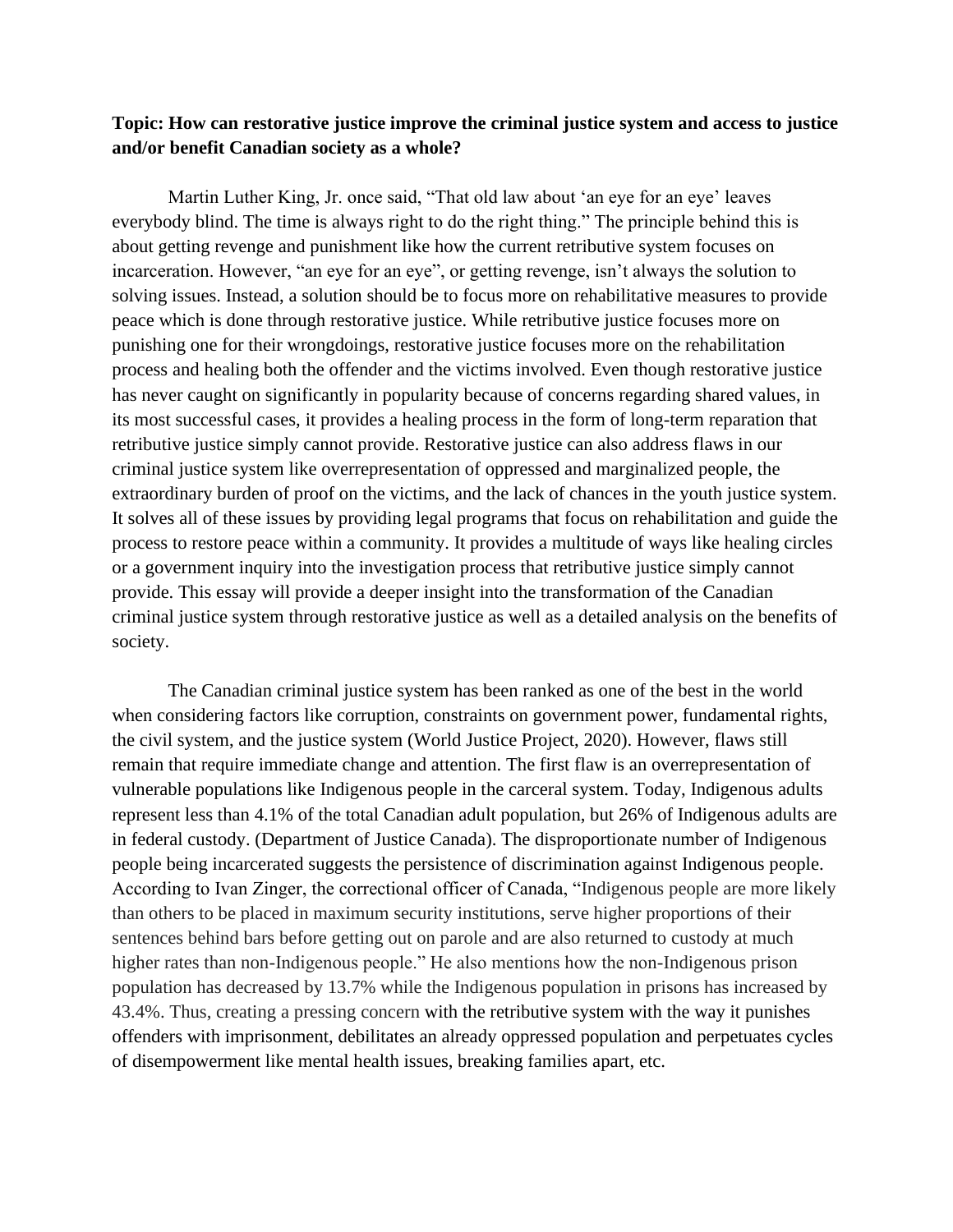The second flaw in the current criminal justice system is the requirement for a burden of proof on the victims. With the current system, it requires a high standard of proof for the conviction. This causes an immense problem for the victims as they may be reluctant to come forward and relive the trauma in front of skeptical people based on societal bias. In many cases, there were not enough pieces of evidence, especially with cases from decades ago when they didn't have things like DNA testing or the technology that we have today. One of the most outstanding flaws in Canadian history is the establishment of residential schools. Even though the last residential school closed in 1996, the trauma that victims had to experience still lives on today. When these types of cases go to court, they require a significant amount for a burden of proof on the victims. Thus, forcing the victims to relive the trauma that they had to experience years ago. In a more recent case concerning Chanel Miller, it is a prime example of how the entire process of how investigators investigate a case is completely incorrect. Chanel Miller was sexually assaulted in 2015 and for the longest time, was known as "Emily Doe" before becoming known to the world about who she was. For her case, instead of being concerned with the crime, investigators were far more concerned with taking tests and injecting all sorts of needles into her body to determine whether she was telling the truth instead of finding the offender. She says that, "It's infuriating how much victims have to sacrifice, how we have to speak in gruesome detail about private things." Thus, proving how retributive justice and the requirement for a burden of proof on victims is proving to be harmful especially to the victims.

The final flaw in the criminal justice system is with the youth justice system. There was a case back in 1974 regarding two teenagers who had gone on a vandalizing spree. However, instead of sending them to a juvenile detention center, the probation officer at the time proposed the idea that the two teenagers meet with their victims to discuss their actions and what should be done next. The two teenagers agreed to meet with the victims, and this led to the first victimoffender reconciliation program in Canada. In this example, retributive justice has proved that for youth, there should be more consideration into why the individual committed these offenses before sentencing them. If we consider why they committed the crime, we could help rehabilitate youth so that they don't commit the crime again. Punishment isn't necessarily always the best thing that one could do; instead, we should be considering how we can prevent future youth from committing these crimes.

The formal definition of restorative justice as provided by Cambridge is: "a way of [dealing](https://dictionary.cambridge.org/dictionary/english/dealing) with [crime](https://dictionary.cambridge.org/dictionary/english/crime) that [emphasizes](https://dictionary.cambridge.org/dictionary/english/emphasize) taking [responsibility](https://dictionary.cambridge.org/dictionary/english/responsibility) for the [effect](https://dictionary.cambridge.org/dictionary/english/effect) of [your](https://dictionary.cambridge.org/dictionary/english/your) [crime](https://dictionary.cambridge.org/dictionary/english/crime) on [others,](https://dictionary.cambridge.org/dictionary/english/others) and [trying](https://dictionary.cambridge.org/dictionary/english/trying) to do something that makes things [better](https://dictionary.cambridge.org/dictionary/english/better) for the [victims"](https://dictionary.cambridge.org/dictionary/english/victim). Restorative justice takes many forms such as a face-to-face meeting, sending letters to discuss the issue, and video conferences. There are many ways that a restorative justice session could end such as apologies being made, helping to make reparations with the victim and their family, or even a document. We see a prime example of a written document as a formal apology in 2009 when a document was written to formally apologize for the creation of residential schools. A restorative justice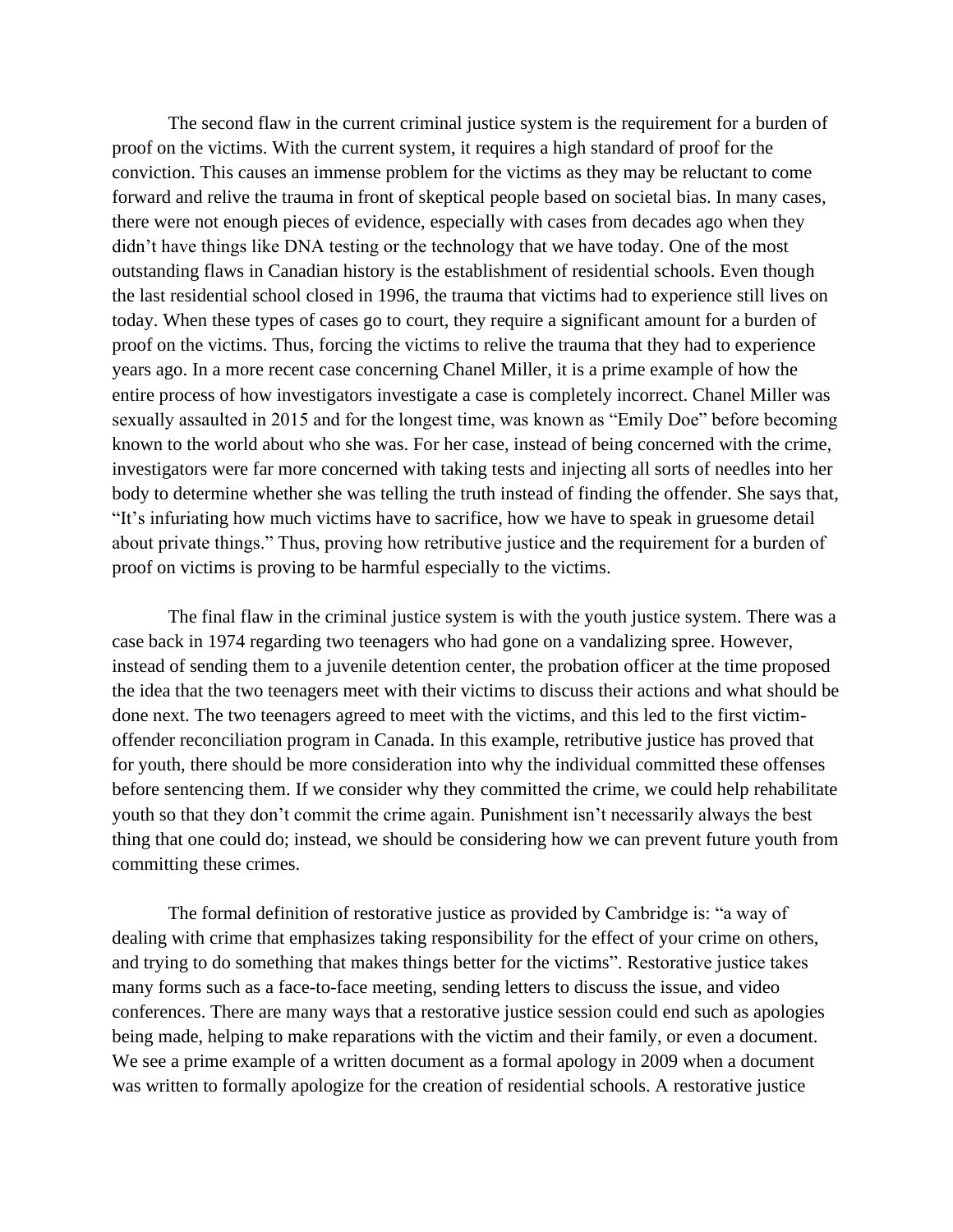meeting only occurs if both the offender and the victim agree to have it and the purpose is to provide an environment that promotes the work of recovery instead of incarceration. It requires the offender to take responsibility for the crimes that they have committed, it focuses on repairing harm to prevent the same crime from happening again, and it is a different mentality to provide a different outcome that is beneficial to all parties.

Restorative justice has the ability to solve many of the flaws in the criminal justice system that have been previously discussed. For the issue of overrepresentation, restorative justice has proven that it is helpful because of its encouragement for peace in the community. However, the reason that restorative justice programs in Canada have not been popular is simply because it is lacking in the country. Thus, for restorative justice to become more popular, more programs need to be developed. For the issue regarding a burden of proof, restorative justice could help with this problem because of the healing circle. The healing circle allows for victims who feel especially vulnerable to be able to talk about their experiences in a way that does not make them feel as if they are being threatened or being judged based on societal bias. For example, with the case of Chanel Miller, restorative justice would have been a perfect solution as it would allow her to open up to what she has to say about her experience without making her feel like she committed a crime. Finally, with the flaw concerning giving more second chances in the youth justice system, restorative justice allows a chance to provide rehabilitation towards the youth instead of conducting retributive justice by sending them to juvenile detention. After all, restorative justice did begin through a probation officer wanting two teenagers to meet with their victims to discuss their actions and why they did what they did instead of sending them to juvenile detention.

There have been many successful cases through the process of restorative justice that promote the fact that it should be continuously used and implemented more in the criminal justice system. One victim commented on the effectiveness of restorative justice, saying, "He apologized about what he did, and it helped us as a family … it is just about understanding and being able to accept what has happened and trying to move forward and making the situation better for everybody." (International Journal for Crime, Justice, and Social Democracy). Another victim commented by saying, "I have new hope. Since then, the journey continues to make its way internally. I try to keep this peace that has been with me since this experience." (20 Ans CSJR) According to a research paper conducted by the Justice Research and Statistics Association, they found that: "The programs studied produced "eight times more benefit in costs of crimes prevented than the cost of delivering restorative justice" (Strang et al., 2013, p.2). These findings led Strang and her colleagues to conclude that "on average, restorative justice causes a modest but highly cost-effective reduction in repeat offending, with substantial benefits for victims" (Strang et al., 2013)." Thus, restorative justice has proven to be not only successful but it is able to prevent these types of situations from happening again in the future.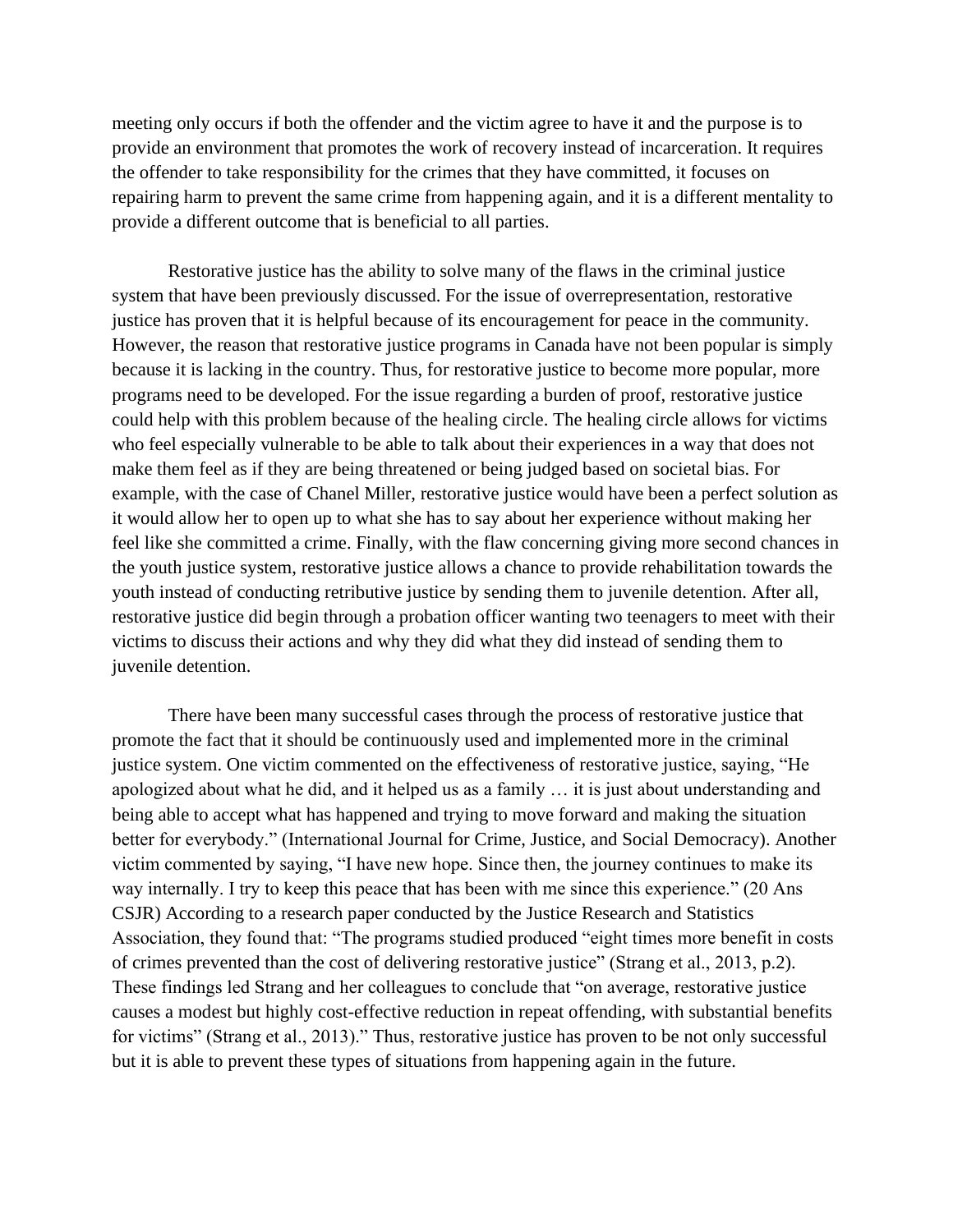In the status quo, retributive justice is something that provides consistent punishments but should be refocused towards rehabilitation instead of incarceration. Restorative justice provides rehabilitation through careful preparation before a meeting to help restore balance towards the community. It has provided many positives on why it should continue to be used including the many successful scenarios that have occurred and providing offenders with second chances. However, the lack of programs in Canada currently makes it difficult for restorative justice to become popular and begin to replace retributive justice. Nevertheless, restorative justice is the key to the future of the Canadian justice system because of its incredible outcomes.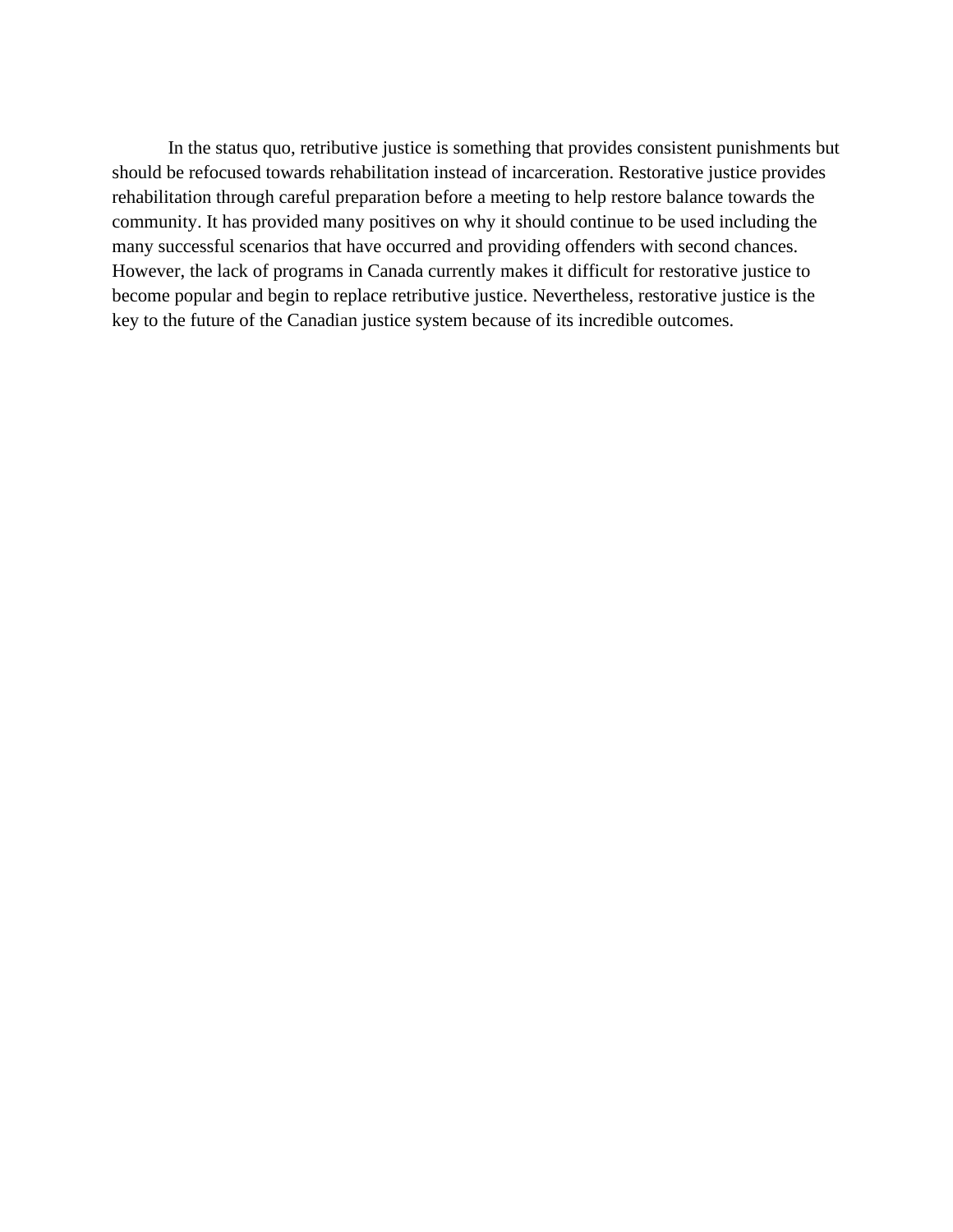## Works Cited

Clark, Scott. 2019. "Overrepresentation of Indigenous People in the Canadian Criminal Justice System: Causes and Responses." Research and Statistics Division, Department of Justice Canada. Accessed 21 February 2022.

Government of Canada, Department of Justice. "About the Criminal Justice System Review." *Government of Canada, Department of Justice, Electronic Communications*, 7 July 2021, [https://www.justice.gc.ca/eng/cj-jp/tcjs-tsjp/index.html.](https://www.justice.gc.ca/eng/cj-jp/tcjs-tsjp/index.html)

Government of Canada, Department of Justice. "How We're Transforming the Criminal Justice System." *Transforming the Criminal Justice System*, 7 July 2021, [https://www.justice.gc.ca/eng/cj-jp/tcjs](https://www.justice.gc.ca/eng/cj-jp/tcjs-tsjp/about-ausujet.html)[tsjp/about-ausujet.html.](https://www.justice.gc.ca/eng/cj-jp/tcjs-tsjp/about-ausujet.html)

Government of Canada, Department of Justice. "Legislation and Policy." *Government of Canada, Department of Justice, Electronic Communications*, 10 Dec. 2021, [https://www.justice.gc.ca/eng/cj-jp/rj-jr/lp.html.](https://www.justice.gc.ca/eng/cj-jp/rj-jr/lp.html)

Government of Canada, Department of Justice. "The Limits of Restorative Justice." *National Victims of Crime Awareness Week*, 7 Jan. 2015, [https://www.victimsweek.gc.ca/symp-colloque/past](https://www.victimsweek.gc.ca/symp-colloque/past-passe/2009/presentation/arlg_1.html)[passe/2009/presentation/arlg\\_1.html.](https://www.victimsweek.gc.ca/symp-colloque/past-passe/2009/presentation/arlg_1.html)

Mason, Robert. "Wrongful Convictions in Canada." *Parliament of Canada,* 2020. [https://lop.parl.ca/sites/PublicWebsite/default/en\\_CA/ResearchPublications/202077E#a2-1.](https://lop.parl.ca/sites/PublicWebsite/default/en_CA/ResearchPublications/202077E#a2-1) Accessed 21 February 2022.

"Testimonies of Victims." *CSJR*, 16 June 2021[, http://csjr.org/testimonies-of-victims/.](http://csjr.org/testimonies-of-victims/)